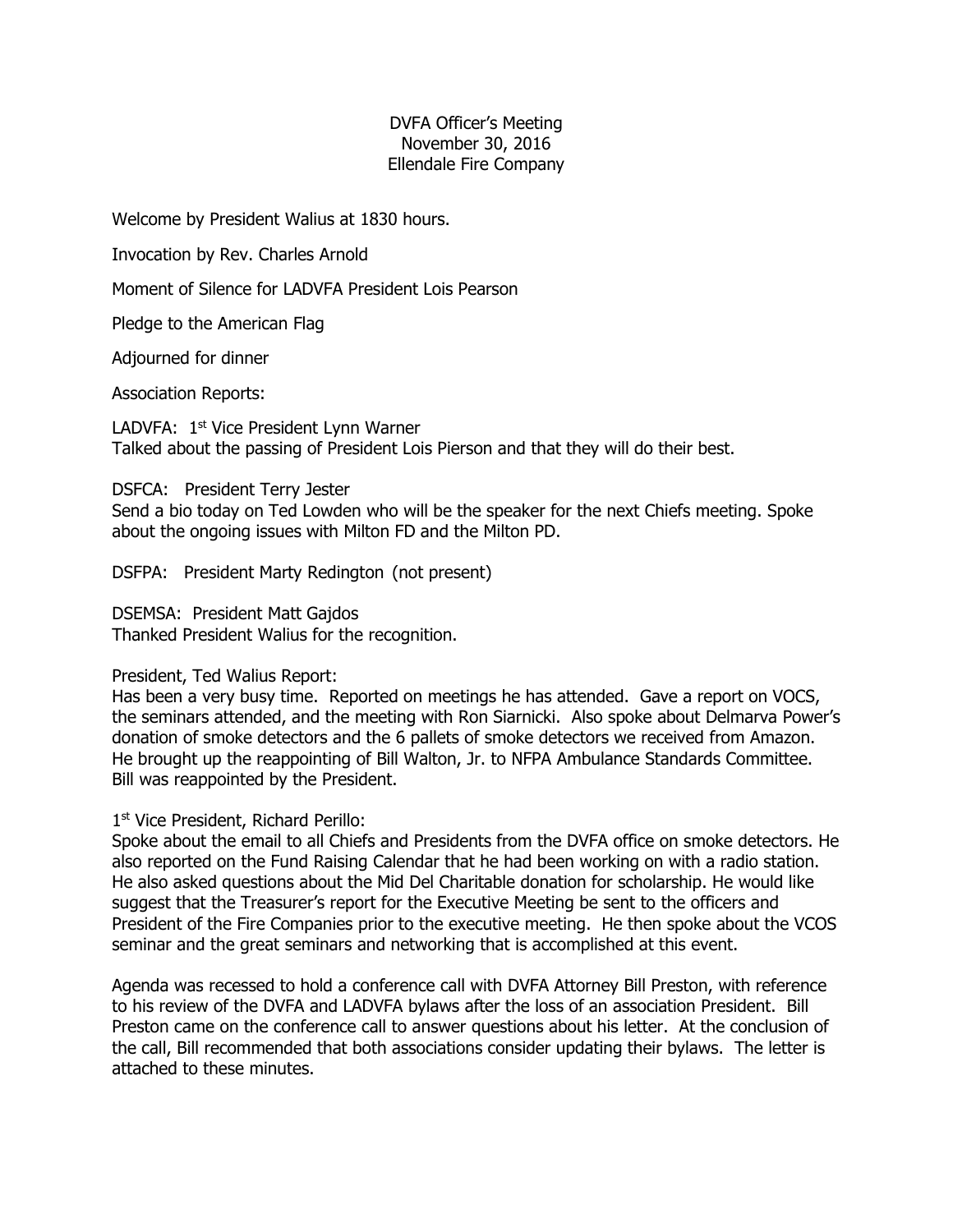2<sup>nd</sup> Vice President, Bill Betts:

Reported on the PA Conference he attended. He also his attendance to VCOS on the IAFC ticket. He spoke about the programs he attended and the networking at the event, especially the cancer panel discussion. VCOS has probably 10 times the networking as other events.

Secretary: Elmer Steele (on vacation)

#### Treasurer, Allen Metheny:

Reported on his meeting with Financial Committee. He has prepared a budget for the next conference. He spoke about an issue with the Protocol Updates. Commission Chairman Roberts answered the protocol question.

Delaware State Fire Prevention Commission Chairman, Dave Roberts:

Reported on the Financial Survey that was sent out. They are due on December 2. Only half have filled them out and responded back. The red light funds amount are \$713,236 as of this month.

#### Conference Chairman, Jon Stevenson

Contract for 2018 is being worked on. Menus are due by the end of January. Conference logo is done. Executive meeting on the November 7, went very well. Next meeting is Monday, December 5.

### Mutual Relief, Steve White

Reported on the MRA meeting last night. He also reported the MRA, after the insurance payments are made, will have around \$650,000. He also reported that they were losing money and that if interest rates don't go back they will have to cut items. He mentioned that Provident has a suicide prevention phone number available to anyone.

DVFA Foundation: Steve Austin, not present

Directors Reports:

Anthony Guzzo, no report

Clay Yocum, reported on the Chiefs Annual December Meeting at Dagsboro's old station.

Charles Arnold, reported on the Roxana program with IRHS. He also spoke about the Bethany Beach situation and committee he has assembled and their responsibilities to work with Bethany.

Dan Carrier, Agreed with Richard on fire company presidents receiving the Treasurer's report prior to the executive meeting.

Les Warrick, reported this would be his last meeting as President of the NCCVFA. It has been a pleasure to work with everyone appreciated all the help from up and down the state. He also agreed with the comments of the group on VCOS.